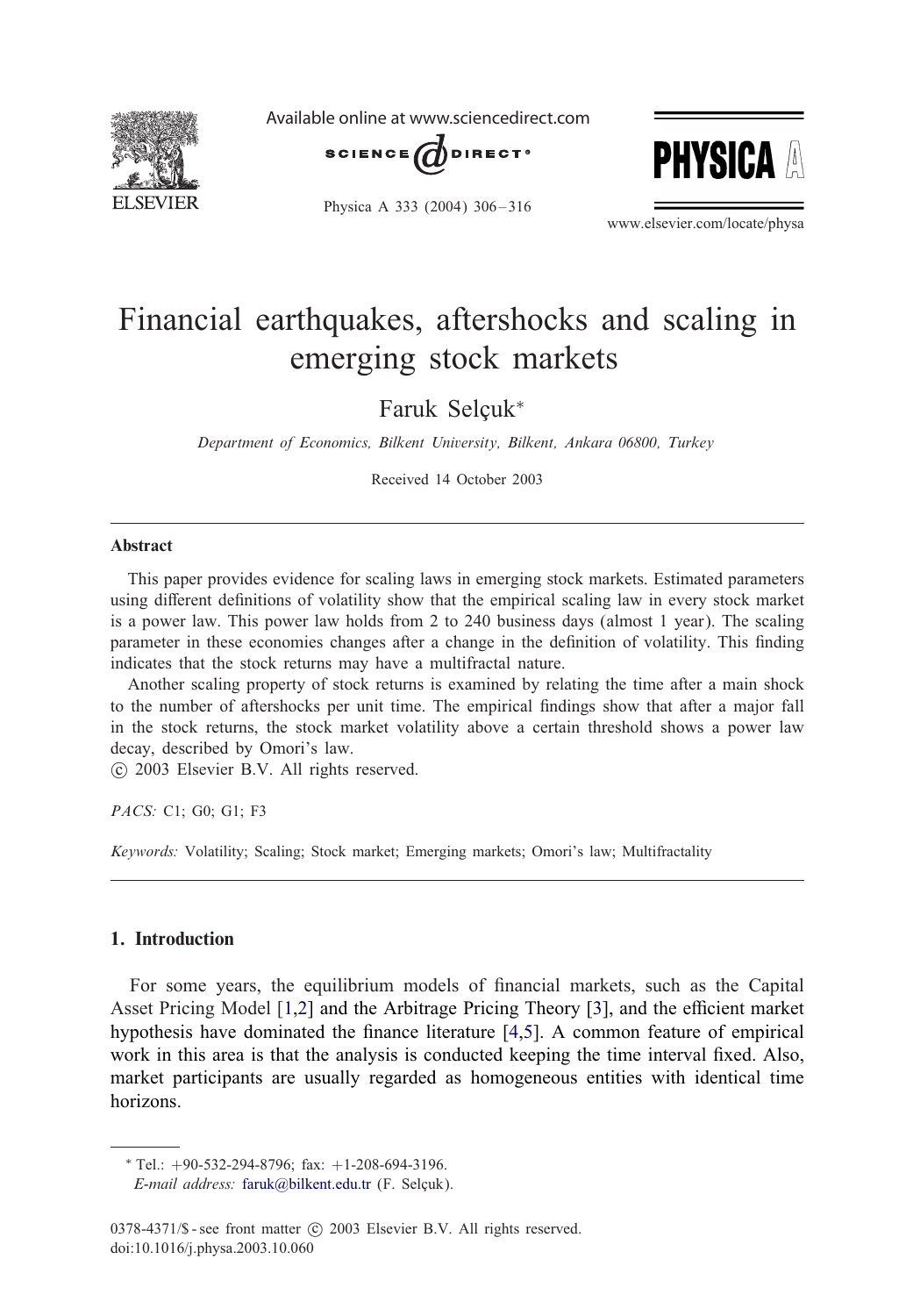In the early 1960s, Mandelbrot [\[6\]](#page--1-0) introduced fractal models to describe certain features of financial and economic time series. In this approach, the dynamics of a given time series is analyzed at different time scales (daily, weekly, monthly, etc.). In other words, the object (time series) is viewed at different resolutions and certain characteristics are noted at each resolution. As a result, certain regularities have been discovered in most of the economic and financial data leading to further research to explain these regularities. Recent studies on multiscale analysis of financial and economic time series using new techniques [\[7–10\]](#page--1-0) provide further empirical support to the idea that the agents have different time horizons and that they operate at different time scales. In other words, homogeneous market participants operating at a single time scale is a rare exception, rather than a rule, according to empirical work.

Multiscale analysis of economic and financial data points out certain "scaling laws", such as a "pure power law" [\[11–18\]](#page--1-0). Although some of the empirical scaling laws do not say anything specific about the data generating stochastic process, they are useful because (i) they stimulate the search for interpretive frameworks, (ii) they impose discipline on theory formation (the theory must generate data consistent with the observed scaling result), (iii) (they) give clues to properties of the space of possible underlying data generating process [\[19\]](#page--1-0).

Recently, some studies claim that visual power laws and empirical long memory reported in the finance literature might be an artifact. LeBaron [\[20\]](#page--1-0) provided a simple stochastic volatility model which is able to produce visual power laws and long memory similar to those from actual return series using comparable sample sizes. He pointed out that these are small-sample features for the stochastic volatility model, since asymptotically the model does not posses these properties. However, Stanley and Plerou [\[21\]](#page--1-0) showed that the simple stochastic volatility model provided by LeBaron [\[20\]](#page--1-0) cannot produce power laws and long memory. (See, also, other articles on this issue in the November 2001 issue of Quantitative Finance.)

Scaling behavior of financial time series is investigated by employing different methods in different studies  $[7,11-17,22-24]$ . One approach is to estimate the tail index. The tail index estimation is accomplished by keeping the time interval of returns constant and investigating the behavior of the tails of the distribution. For example, Geneav and Selçuk [\[8\]](#page--1-0) studies the tail behavior of the return distributions in emerging markets (same sample used in this study) in a value-at-risk framework. According to tail index estimations in Ref. [\[8\]](#page--1-0), the return distributions in emerging markets are fat-tailed and the fat-tailness of returns is much bigger than what is observed in developed markets.

Another approach to study the scaling behavior of financial time series is accomplished by examining the dynamics of volatility (defined as absolute returns) as a function of the time interval on which the time series is measured. Matteo et al. [\[15,16\]](#page--1-0) use this approach to estimate the Hurst exponent of different financial time series in several developed and developing economies. They show that the deviations from pure Brownian motion is associated with the degree of development of the markets. Particularly, they found that there is a clear tendency for mature liquid markets to have a Hurst exponent less than or equal to 0.5, whereas less developed markets shows a tendency to have a Hurst exponent significantly greater than  $0.5$  [\[15\]](#page--1-0).